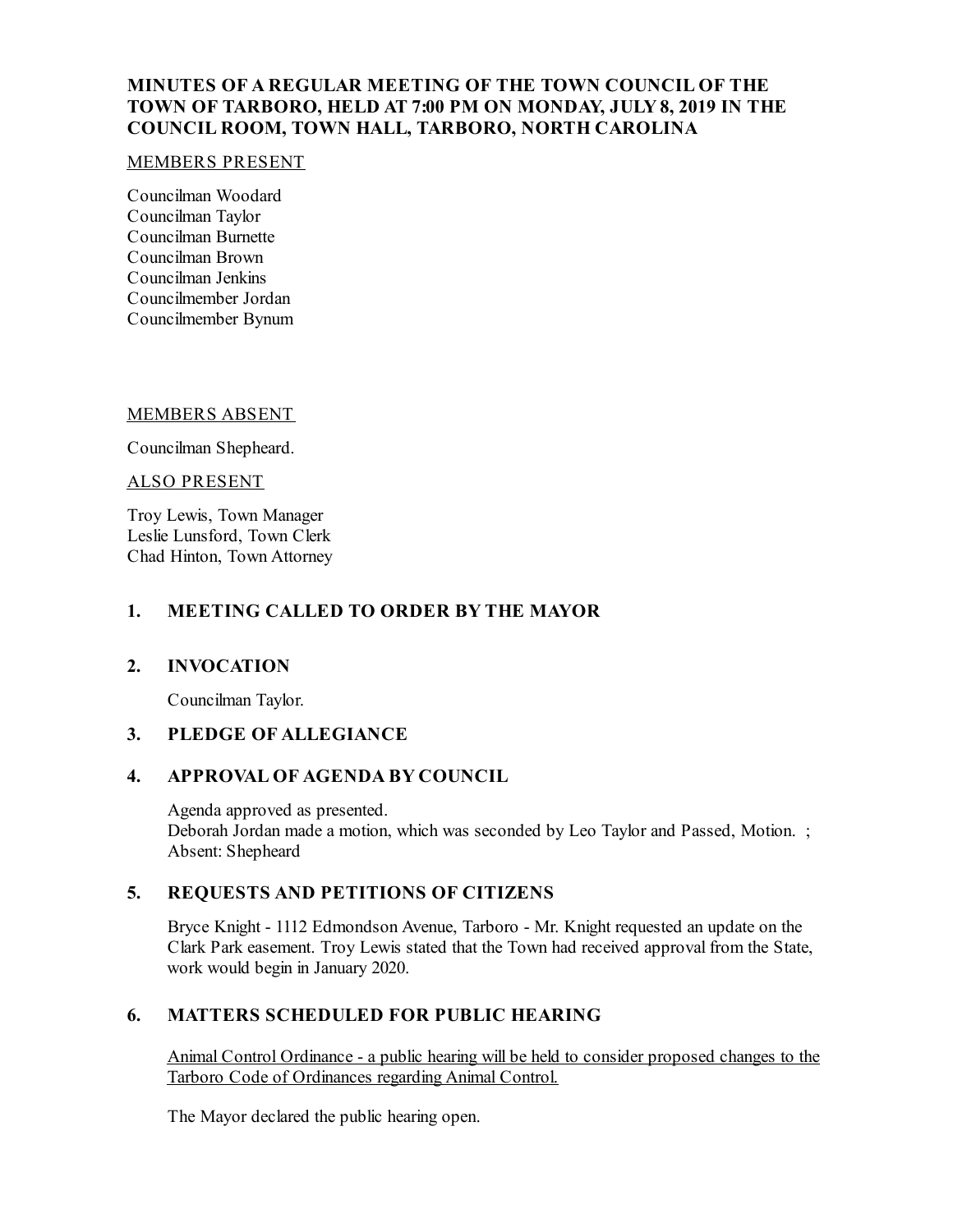Troy Lewis, Town Manager, provided background information.

Everyone having an opportunity to speak, the Mayor declared the public hearing closed.

Councilapproved the following Ordinance:

## ORDINANCE NO. 19-07

## AN ORDINANCE AMENDING THE TARBORO CODE OF ORDINANCES FOR ANIMAL CONTROL

Deborah Jordan made a motion, which was seconded by John Jenkins and Passed, Motion. ; Absent: Shepheard

Residential Development Investment Policy - a public hearing will be held to consider a Residential Development Investment Policy for the Town of Tarboro.

The Mayor declared the public hearing open.

Troy Lewis, Town Manager, provided background information.

Charles Ainsley spoke in favor of.

Bryce Knight suggested increased development in East Tarboro.

Everyone having an opportunity to speak, the Mayor declared the public hearing closed.

Councilman Brown made a motion, which was seconded by Councilman Jenkins and passed unanimously that Councilamend section 17-2 (c), reimbursements for developments with less than 25 lots must be distributed within five (5) years of approval. Reimbursements for developments with 50 or more lots must be distributed within ten (10) years.

Councilapproved the following Ordinance:

### ORDINANCE NO. 19-08

## AN ORDINANCE AMENDING THE TARBORO CODE OF ORDINANCES TO PROVIDE FOR TOWN PARTICIPATION IN THE COST OF INFRASTRUCTURE IN RESIDENTIAL DEVELOPMENTS

Deborah Jordan made a motion, which was seconded by Leo Taylor and Passed, Motion. ; Absent: Shepheard

## **7. TOWN MANAGERS RECOMMENDATIONS**

#### **Consent Items**

Consent Items approved. Deborah Jordan made a motion, which was seconded by John Jenkins and Passed, Motion. ; Absent: Shepheard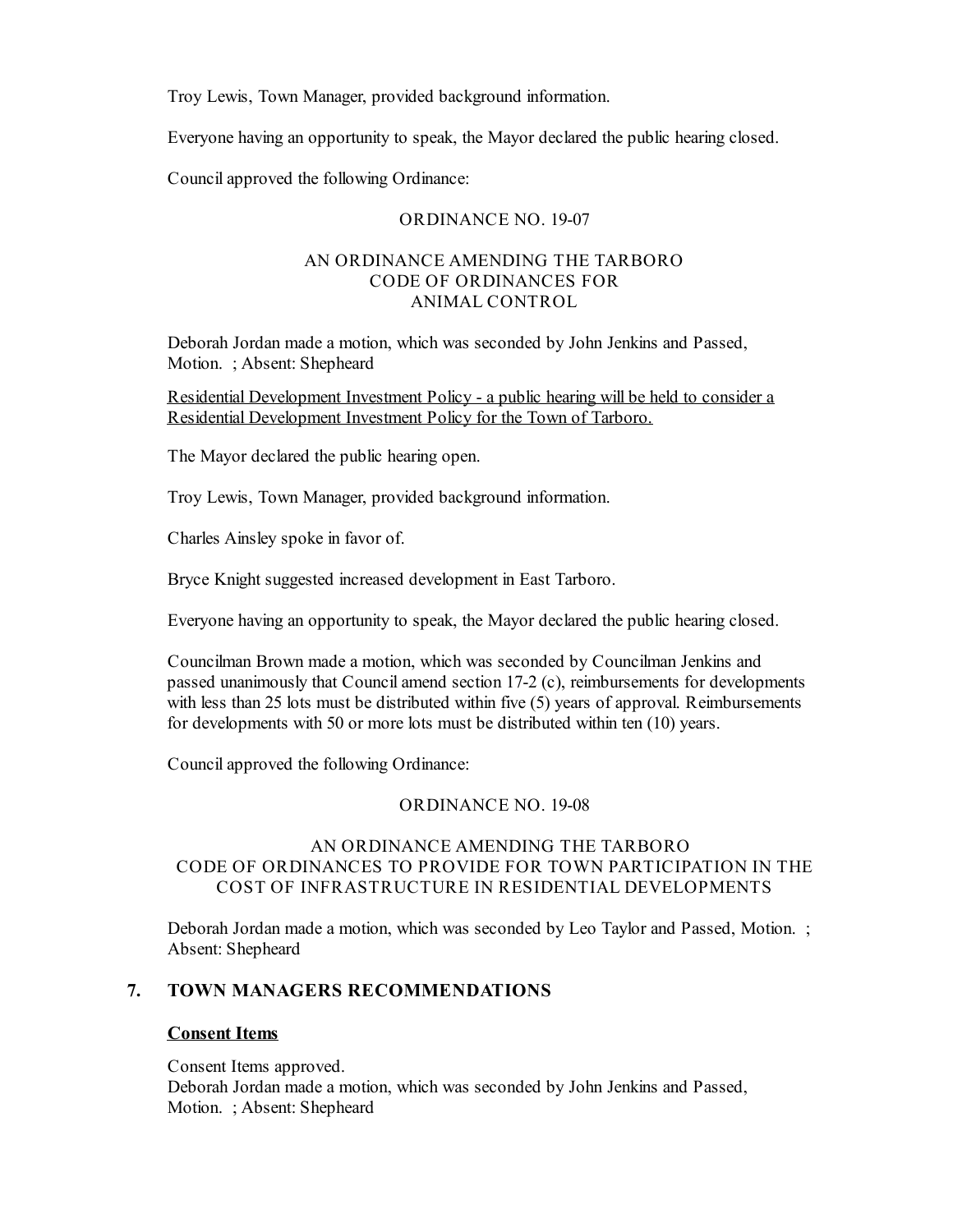- (1) Approve minutes of June 10, 2019 regular meeting.
- (2) 2018 Tax Levy Adjustment
- (3) 2017 Tax Levy Adjustment
- (4) 2016 Tax Levy Adjustment
- (5) 2015 Tax Levy Adjustment
- (6) Budget Transfers
- (7) Tax Collector's Report
- (8) Taxes Preliminary Report & Annual Settlement of Tax Collector

#### **Action Items**

## **(9) Resolution - NCGHSP Region 4 LEL**

Councilapproved the Resolution in the amount of \$20,000.00 and authorized Town officials to execute all documents pertaining to this grant. Leo Taylor made a motion, which was seconded by Othar Woodard and Passed, Motion. ; Absent: Shepheard

## **8. OTHER REPORTS**

#### A. Town Manager

(1) Reschedule August Council Meeting

Council voted to reschedule the August Council meeting for Monday, August 19, 2019 due to Councilmembers attending the annual ElectriCities conference held on August 12, 2019. Leo Taylor made a motion, which was seconded by John Jenkins and Passed, Motion. ; Absent: Shepheard

B. Town Attorney

None.

C. Council Members

Councilman Woodard - thanked staff for a job well done.

Councilman Taylor - stated there was a great article in a recent newspaper about Tarboro's growth.

Councilmember Jordan - requested an update from the Core of Engineers on a flood plan for the Town of Tarboro. Troy Lewis, no plan at this time. She also requested an update on the HMGP buyout program.

Councilman Jenkins - expressed concerns about leaked vehicle oil on street curbs.

Councilmember Bynum - none.